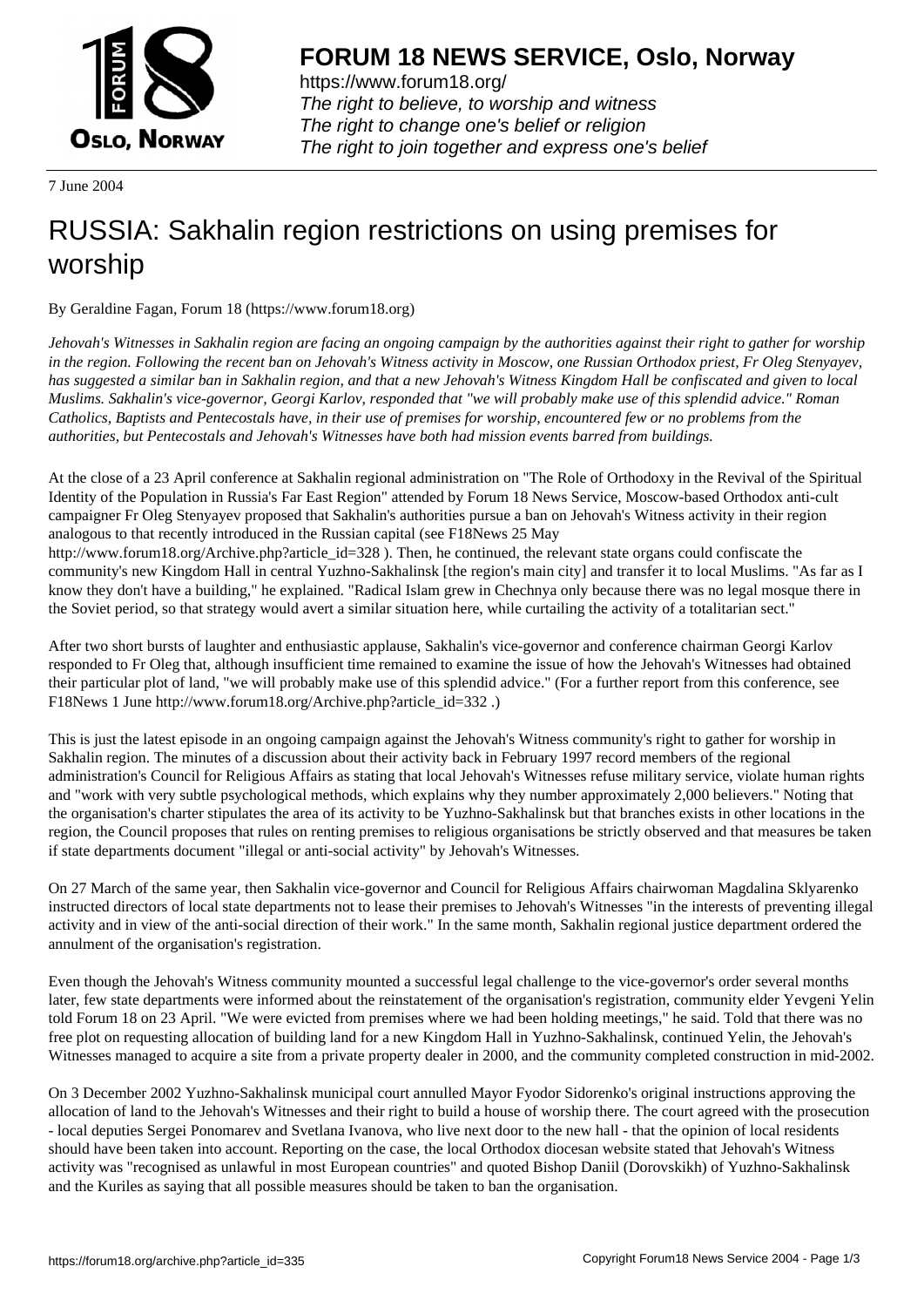On 8 April 2003 Sakhalin regional court upheld the Jehovah's Witnesses' appeal against the municipal court verdict, arguing that local residents could not complain about the mayor's decisions post factum, especially as information about the building project had in fact been published in a local newspaper on 18 September 2001 and the deputies concerned were informed directly on 7 December of the same year.

Despite this decision, Mayor Sidorenko issued an order cancelling his original instructions on 15 April 2003, citing the opposition of 5,000 local residents. Nine days later, Yuzhno-Sakhalinsk architecture and construction department informed Yevgeni Yelin that it could not approve use of the new building due to the mayor's order.

On 8 May 2003 Deputies Ponomarev and Ivanova asked Sakhalin's local parliament for permission to hang notices on the new building and its surrounding fence informing "rank-and-file members of the sect" that "wilful use" of the structure constituted an administrative violation: "They are hardly likely to be aware of the norms of administrative legislation."

On 3 July 2003 Yuzhno-Sakhalinsk public prosecutor's office referred material provided by Deputy Ponomarev for consideration by the town's city court. This noted that, even though final approval for use of the new building had not been granted by the relevant organs, members of the Jehovah's Witness community had used the building for Bible study on eight occasions during May and June 2003.

While the Jehovah's Witnesses succeeded in overturning Mayor Sidorenko's 15 April 2003 order in July 2003, wrangling over final permission to use the new building continued. A 30 July 2003 regional arbitration court decision noted that legally permission to use the Kingdom Hall could indeed not be granted until the territory outside it had been "put in good order," or "planted with flowers and suchlike," according to Yelin.

The community is currently using the building for worship, however. On 2 September 2003 Yuzhno-Sakhalinsk municipal court accepted that the Jehovah's Witnesses had been forced to use the new building without the necessary final approval because they were unable to obtain alternative premises: No landlords were prepared to rent to them.

Speaking to Forum 18 at St James' Church on 24 April, US Catholic priest Fr Emile Dumas said that the city authorities had not yet issued his parish with documentation registering its right to the building, which was consecrated in August 2001. While Forum 18 noted that the church grounds were tidy – as were those of the nearby Kingdom Hall - Fr Emile said that he received regular requests from the city authorities to "finish" the building in the absence of the registration documentation: "Asphalting the sidewalk, pruning trees, laying kerbstones, planting bushes...." He added, however, that the parish had acquired the land for the building and state approval for its plans without particular difficulty.

On 25 April South Korean Baptist pastor Choi Sin Chur told Forum 18 that the municipal authorities had proposed various locations for the construction of his community's prayer house in the early 1990s, and similarly noted that it had not been especially difficult to obtain a site. The building is a considerable distance from the main part of Yuzhno-Sakhalinsk, however, and most pedestrians whom Forum 18 approached had not heard of the street where it is situated.

To date, Victory Chapel Pentecostal Church has not been obstructed from using a hired room in central Yuzhno-Sakhalinsk for worship meetings several times a week, the unregistered group's pastor, Roman Filippov, told Forum 18 on 21 April. On 2 June 2003, Yuzhno-Sakhalinsk's public prosecutor's office did ask Filippov for details of the community's rental agreement "in connection with a communication from [Orthodox] Bishop Daniil of Yuzhno-Sakhalinsk and the Kuriles regarding the illegality of rental contracts with religious groups." Under Russia's 1997 religion law, however, premises for the activity of a religious group are "provided for the use of the group by its participants," in accordance with which Filippov rents the room as a private individual on behalf of the independent church.

Pentecostals and Jehovah's Witnesses in Sakhalin region have both had mission events barred from buildings, and face other local state restrictions on mission activity (see F18News 1 June http://www.forum18.org/Archive.php?article\_id=331).

For more background information see Forum 18's latest religious freedom survey at

http://www.forum18.org/Archive.php?article\_id=116

A printer-friendly map of Russia is available at

http://www.nationalgeographic.com/xpeditions/atlas/index.html?Parent=europe&Rootmap=russi

If you need to contact F18News, please email us at: f18news @ editor.forum18.org